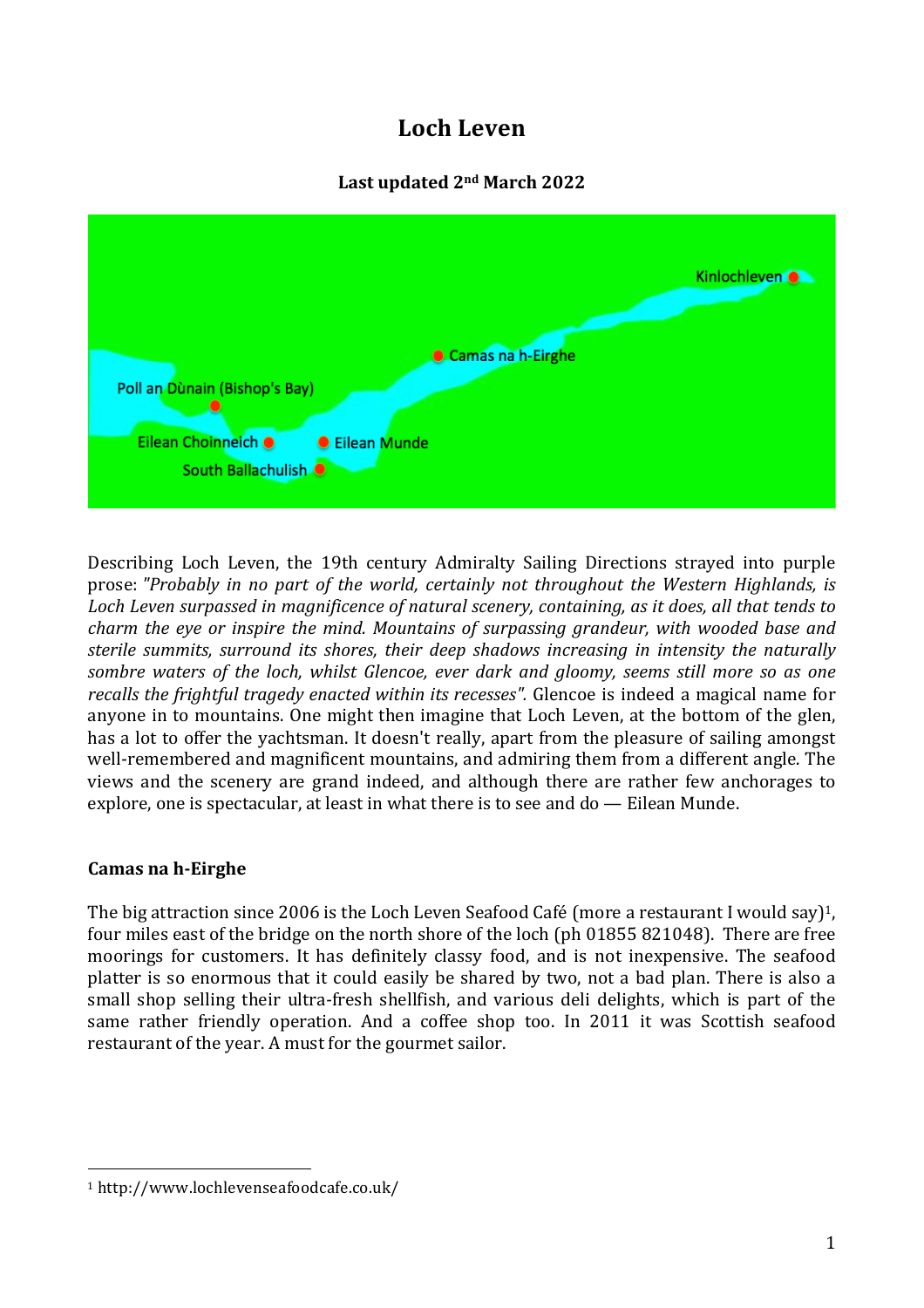## **Eilean Chonneich (Kenneth's Island)**

I don't think there is much point in trying to get ashore, better to stay on the boat, drink in hand in the cockpit, and admire the grand surrounding mountains. Slightly spoilt by noise from the main road on the south shore of the loch.

#### **Eilean Munde**

This is one absolute must, not that there is a particularly safe overnight anchorage, but a stop is essential. Forget about the view of the grim Isles of Glencoe Hotel, ignore the noise from the road, and just take in the mountains all around — and definitely land on the island. Its name comes from St Fintan Mundus of Argyll, an Irish disciple of St Columba. Talk about atmospheric, and photogenic. This little island is not just a wonderful place to view Loch Leven from, with beautiful broadleaf and pine trees. But it has tombs, loads of tombs, being the traditional burial place for the people of Glencoe. The tombs lie scattered all around, mostly from the 19th century up to about the 1970s. Many stones are upright and easy to read, some have fallen down, and others are slabs lying on the ground. There is a 16th century ruined chapel2 too, abandoned in 1653 and very overgrown. So just sit amongst the wild flowers and breathe in the scene, in April it is awash with celandines. Curiously this place is not mentioned in 'Pevsner'3, maybe because you need your own boat or somebody else's boat to get to it.

#### **Kinlochleven**

 

It takes some persistence — which I have never achieved — to sail right up to the head of Loch Leven to find yourself at Kinlochleven<sup>4</sup>, hardly the most attractive village on the West Coast although the mountains around about are stunning. Apart from scenery, and saying you have done it, there seems not much point in sailing all that way.

The village was built in the early 20th century to house the workers at the hydro-powered aluminium smelter. The alumina was brought in by sea. The smelter closed in 2000 and the site is now derelict, although the power station is still working. If you want to discover more then check out the Aluminium Story Visitor Centre which has a small but informative display. This whole place rather reminds me of Sheffield, on a smaller scale of course: industry arrives in a beautiful part of the country, a population grows up to service it, industry leaves, and the dwindling population then struggles to reinvent itself, here at the very time the village had been bypassed by the building of the road bridge over the entrance to Loch Leven in 1975. This reinvention has taken the form of an outdoor pursuits centre with one very remarkable feature — the world's largest indoor ice climbing wall. The rest is not really worth the effort for the boatie, although it probably is for the thousands of walkers who pass through here on

<sup>2</sup> https://canmore.org.uk/site/23541/eilean-munde-st-munds-chapel

<sup>3</sup> 'Pevsner' is my generic term for all those wonderfully detailed books about the buildings of England, Scotland, Ireland and Wales which were started by Nikolaus Pevsner, the architectural historian, and written between 1951 and 1974. The two volumes you need are Argyll and Bute by Frank Arneil Walker, Penguin Books 1992, and Highlands and Islands by John Gifford, Yale University press, 2003. <sup>4</sup> https://www.kinlochleven.co.uk/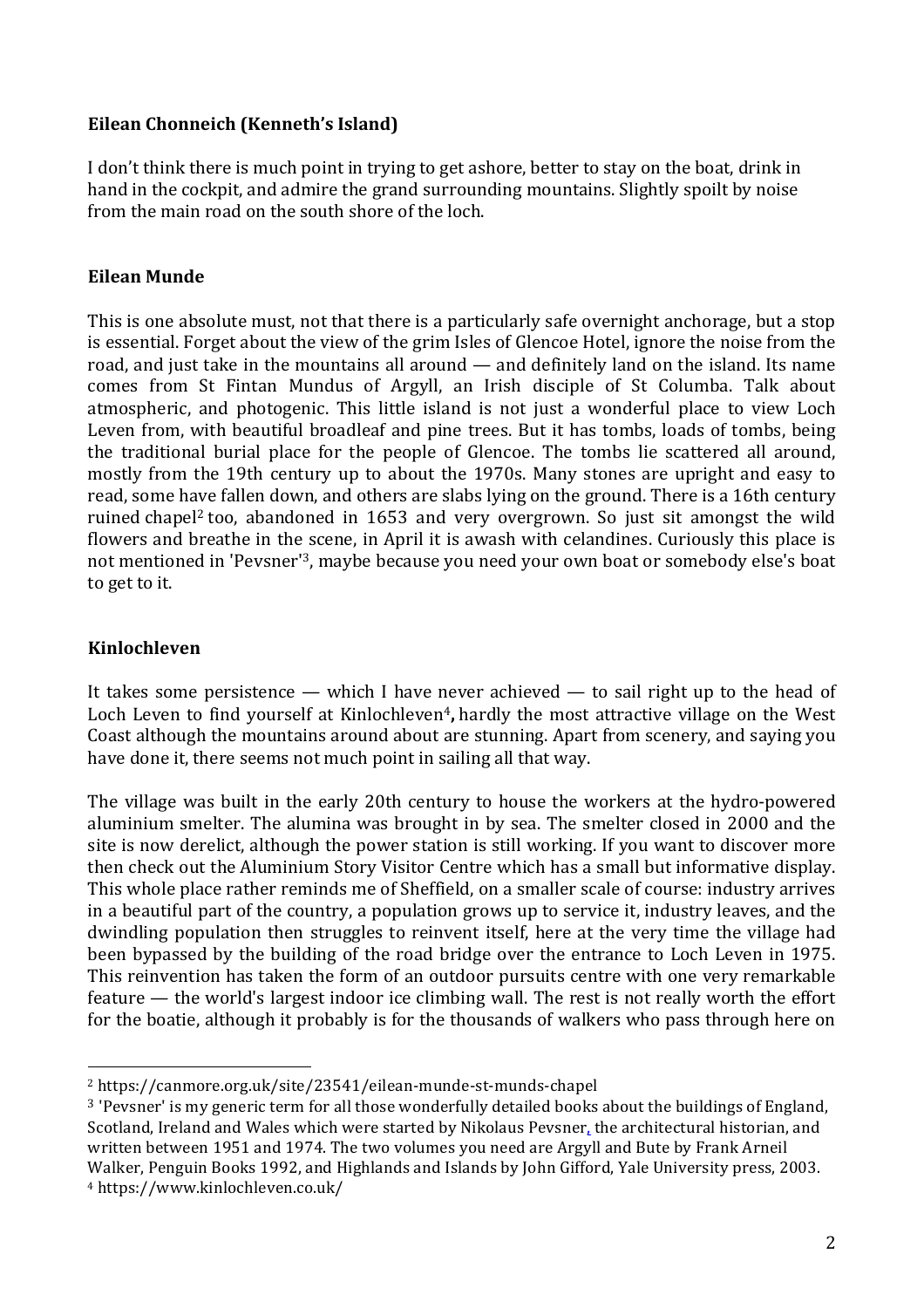the West Highland Way<sup>5</sup> — the not very exciting pub, the boarded-up shops, dull domestic architecture and locked churches.

The Ice Factor<sup>6</sup> may look closed-up and a bit down-at-heel in one of the old aluminium plant buildings, but inside you will find not just the 12-metre ice wall but an ordinary climbing wall too, a bouldering wall, a café and a bar. A rather good place for a wet day where you can get climbing instruction too. Outside there is an enormous aerial adventure structure which I have not seen in action, look at the video. Too old to try it myself.

If you fancy a nice walk, take the track south of the river up to the Blackwater Dam7 which was built to power the smelter. Just before it you will find the lonely 'Graveyard of the Unknown', with mostly nameless concrete headstones marking the graves of the 22 men and one woman, out of about 3000, who died building the dam — without machinery8.

## **Poll an Dùnain (Bishop's Bay)**

Just through the bridge, which is much newer than it looks having opened in 1975, this anchorage is a nice spot alright (apart from the domineering orange house). But, because there are a lot of private moorings, it is very difficult to anchor, almost impossible in the summer. With any luck there might be a free private mooring.

North Ballachulish<sup>9</sup> is hardly an attractive village but in a small complex of craft enterprises just by the Loch Leven Hotel, you will find the F.W.Holroyd Art Gallery<sup>10</sup>, established for over 100 years but only in this location since the early 2000s (ph 01855 821277). Also do visit Starfish<sup>11</sup> — Dave Shepton and Davey Todd (who once built boats) make more lever harps than anyone else in Scotland (also known as Celtic harps or clarsachs). You will find these master craftsmen just behind the art gallery where they are more than willing to show you around their workshop, and sell you a harp (or electric violin, viola or cello if that is your fancy).

The Loch Leven Hotel<sup>12</sup> is prettily situated above the old ferry slipway, presumably it was much busier and touristic before the bridge was opened (ph 01855 821236). You can best walk to it along the foreshore, definitely not along the road. The attractive path starts by the small isthmus joining the islet of An Dùnain in the south west corner of the bay to the mainland. En route take a turn round the islet to find the cup marks<sup>13</sup> on a rock by a metal post, facing south. These are prehistoric<sup>14</sup> and notwithstanding the effort that must have gone into carving them out of the rock their function is unknown.

 

<sup>5</sup> https://www.westhighlandway.org/

<sup>6</sup> https://www.ice-factor.co.uk/

<sup>7</sup> https://en.wikipedia.org/wiki/Blackwater\_Reservoir

<sup>8</sup> https://cameronmcneish.wordpress.com/2014/02/01/hills-of-the-dead-end-remembering-patrickmacgill/

<sup>9</sup> https://www.undiscoveredscotland.co.uk/ballachulish/ballachulish/index.html

<sup>10</sup> https://www.holroydgallery.co.uk/

<sup>11</sup> https://starfishdesigns.co.uk/about-us/

<sup>12</sup> http://lochlevenhotel.co.uk/

<sup>13</sup> https://canmore.org.uk/site/23548/north-ballachulish

<sup>14</sup> https://en.wikipedia.org/wiki/Cup\_and\_ring\_mark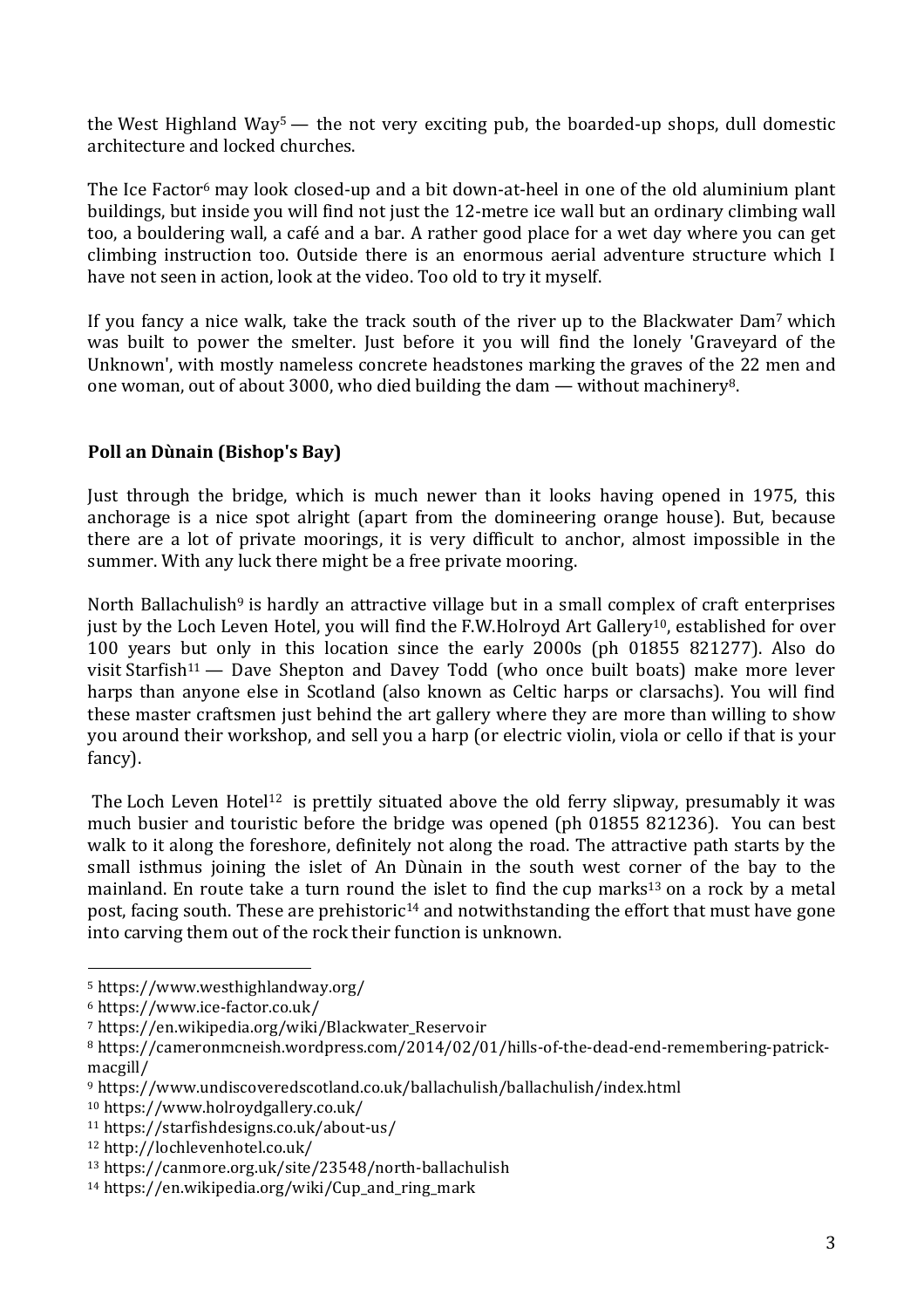New owners took over the hotel in 2013, escaping from an Edinburgh law firm (check out the legal tomes in the library). Sprucing the place up, launching a nice website, they are much in evidence and seem to be doing very well. They have added a library dedicated to Scottish literature and books about Scotland (most encouraging), nice prints on the walls, a gin and rum distillery, and 50 varieties of gin as well as real ales — something for everybody, and child friendly. And the food is good.

### **South Ballachulish (Baile a'Chaolais, Village of the Narrows)**

Tying up to the pontoon below the architecturally desperate Isles of Glencoe Hotel<sup>15</sup> (ph 01764 651843) is a bit like coming to rest in a slate quarry, which of course is exactly what this once was, indeed most of Ballachulish<sup>16</sup> was. But I am told a better bet is half-a-mile to the east where you will find visitor moorings off the Glencoe Boat Club<sup>17</sup> and a loading pontoon with water and power (a donation is expected).

Behind the not at all bad information centre and café in the village you can walk round the very impressive old slate quarry which started production in the late 17th century, and dwindled to nothing by 1955. And ponder on the whereabouts of all the slate that once came out of this place — slates from here and the Easdale area must have roofed most of Scotland until recently (now it is all dull uniform foreign slates from Spain, China and other countries). Roofers can easily tell the difference between these two types of slate. A small track to the left towards Glencoe leads in a few minutes to a rather remarkable slate arch built in 1822, now in the care of Historic Environment Scotland. Slate from the quarry was transported over the arch to the shore, and so on to boats for export, before the railway arrived in 1903.

The unexciting village has a very good Co-op, and a hardware store. And The Laroch<sup>18</sup>, a rather nice restaurant which caters as much for children as for adults who want a good meal by a Michelin star chef — particularly note the very classy desserts (ph 01855 811940). And there is a bar.

The mountaineering-minded could quite easily do the splendid Ballachulish Horseshoe, but that would take most of the day. The golfers might like to try the Dragon's Tooth 9-hole course, now with the rather dull and Surrey-like name of 'Woodlands'19, but it is a bit of a walk along the main road to get there (walking I am told is what golfers enjoy).

You can get a meal and a drink in the Isles of Glencoe Hotel, and maybe a bath too if you ask there is a small swimming pool which might do instead. And there is an adventure playground for the kids just up from the pontoons, with a nice view of Eilean Munde surprisingly close, close enough to see the gravestones if you know what you are looking for.

 

<sup>15</sup> https://www.islesofglencoe.co.uk/

<sup>16</sup> http://www.ballachulish.org/

<sup>17</sup> https://www.facebook.com/glencoeboatclub/

<sup>18</sup> https://www.facebook.com/pages/category/British-Restaurant/The-Laroch-Restaurant-and-Bar-942031679150347/

<sup>19</sup> https://www.woodlands.scot/golf-course/